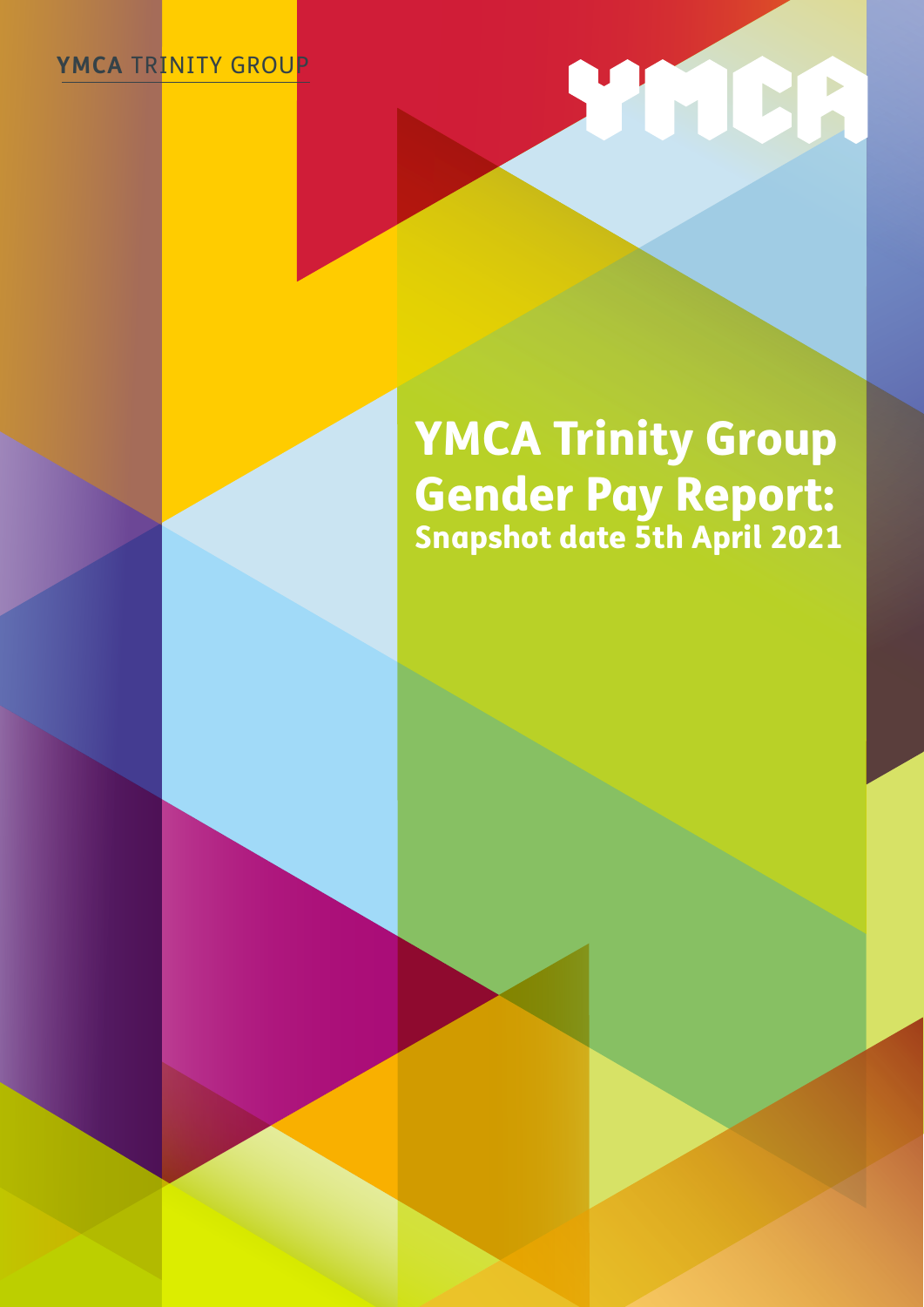## *YMCA Trinity Group's mission is 'inspiring communities, transforming young lives'.*

We serve communities across Suffolk, Cambridge and Peterborough. This is our second gender pay report and includes all contracted staff working within the charity.

Our pay gap has increased slightly since last year. We continue to employ significantly more women than men across the organisation and our recruitment data shows more women than men apply for our vacancies.

Men employed by YMCA Trinity Group earn 8.7% more than women.



The 'mean' is a method for calculating an average. We calculate the mean by adding together all of the hourly rates together for men, then dividing by the total number of men employed, then repeat for women.

Men employed by YMCA Trinity Group earn 10.2% more than women.



'Median' is another method for calculating an average. If all the women and all the men employed by YMCA Trinity Group stood in two separate lines, in order of pay, the median would be the difference in pay from the middle man in the line compared to the middle woman.

**We do not operate a bonus system and therefore have no figures for this area.**